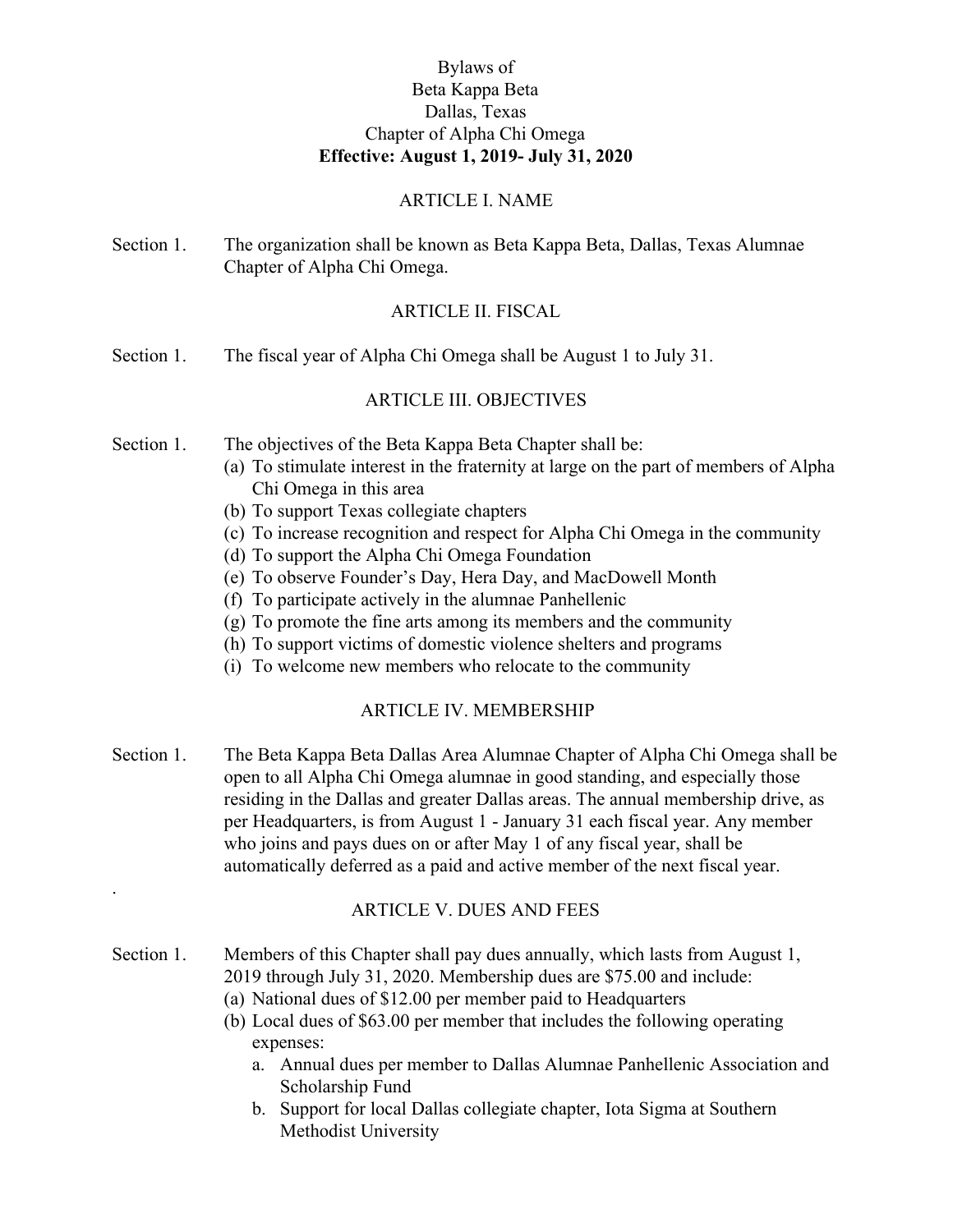- c. Support for another Texas-based collegiate "Chapter at Large", which rotates each fiscal year
- d. Recruitment efforts for Dallas Metroplex Potential New Members Recommendation writing
- e. Monthly Social / Networking event expenses
- f. Annual Founder's Day event expenses
- g. Annual MacDowell Month and/or Hera Day event expenses
- h. Annual Hall of Commitment event expenses
- i. Alumnae Chapter operating expenses

## ARTICLE VI. OFFICERS

- Section 1. The required officers to keep the chapter in good standing include:
	- (a) Alumnae Chapter President
	- (b) Alumnae Chapter Vice President of Finance

The other officers that may be elected as determined necessary to meet the chapter's needs and may be combined include:

- (a) Alumnae Chapter Vice President of Connections & Secretary
- (b) Dallas Area Alumnae Recruitment Information Chair (ARIC)
- (c) Dallas Area Alumnae Panhellenic Delegate
- (d) Plano-Richardson Alumnae Recruitment Information Chair (ARIC)
- (e) Plano-Richardson Area Alumnae Panhellenic Delegate
- (f) Alumnae Chapter Vice President of Collegiate Relations
- (g) Alumnae Chapter Vice President of Membership
- (h) Alumnae Chapter Vice President of Communications
- (i) Alumnae Chapter Vice President of Programs & Fundraising
- (j) Alumnae Chapter Vice President of Philanthropy
- (k) Alumnae Chapter Vice President of Fraternity Relations & Ritual
- (l) Alumnae Alpha Chi Couture Chair
- Section 2. Only dues paying members in good standing shall be eligible to hold an office. There is no requirement for how many years an alumna has been a member of the chapter before she can run for office.

# ARTICLE VII. ELECTIONS

- Section 1. A Nominating Committee for general chapter officers shall be composed of at least three members in good standing, one of whom shall be appointed by the President to act as chairman. The committee should be nominated and voted on by the organization every four years.
- Section 2. The election of officers shall take place during the spring semester of each year. Installation of officers should occur shortly after election. Only those members who have paid their dues for the preceding fiscal year shall be qualified to vote and/or hold office.
- Section 3. Half of all the general officers, including the President, shall be elected in the odd years to serve a two-year term. The remaining half of the officers shall be elected for a two-year term in the even years.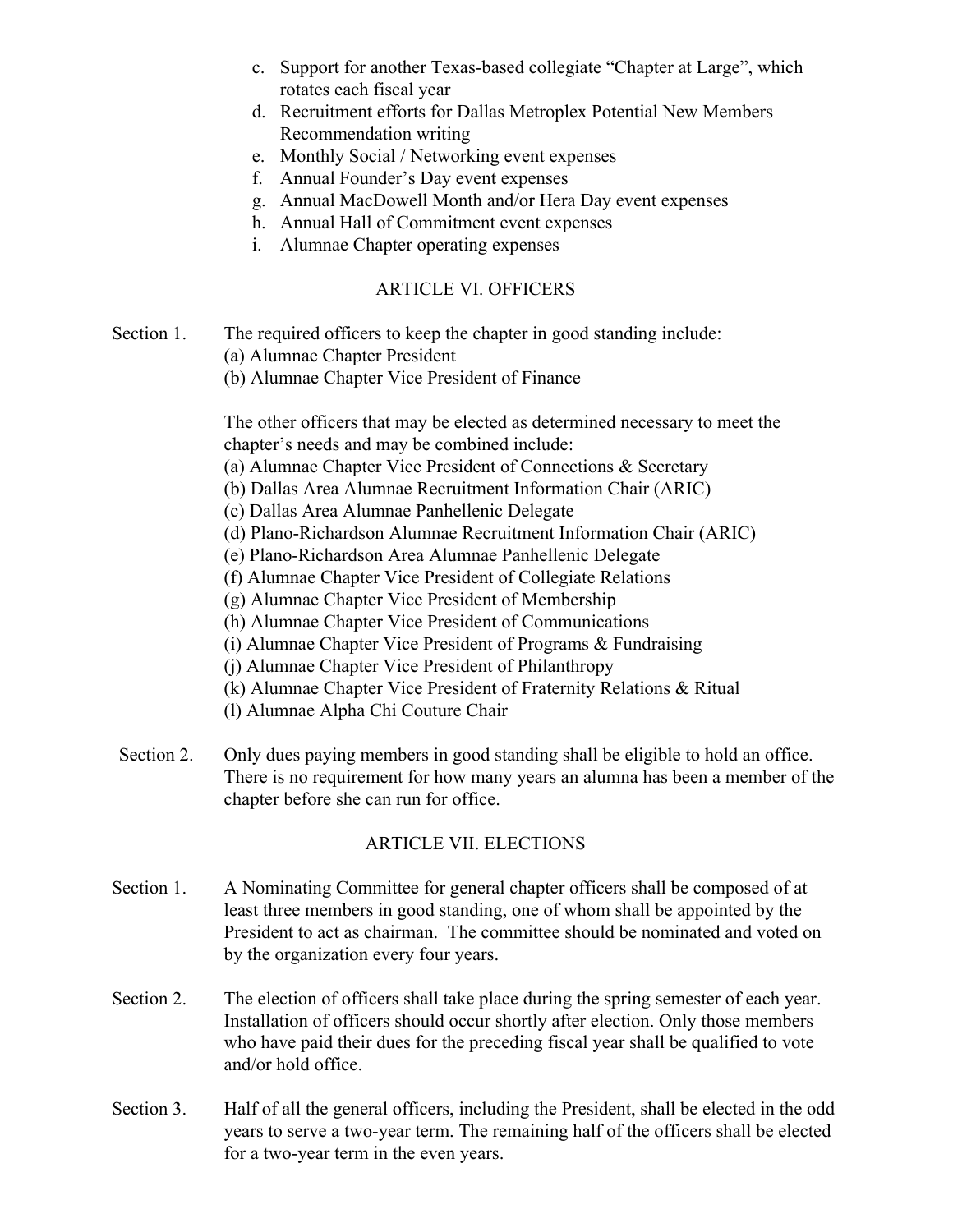- (b) Odd year term elections:
	- a. President
	- b. VP of Programs
	- c. VP of Membership
	- d. Alpha Chi Couture Chair
	- e. VP of Connections & Recording Secretary
	- f. VP of Collegiate Relations
	- g. VP of Philanthropy
- (c) Even year term elections
	- a. VP of Fraternity Relations & Ritual
	- b. VP of Finance
	- c. VP of Communications
	- d. Dallas Area Panhellenic Delegate
	- e. Dallas Area Recruitment Information Chair (ARIC)
		- i. Appointed through Dallas Alumnae Recruitment Team
	- f. Plano-Richardson Area Panhellenic Delegate
	- g. Plano-Richardson Area Recruitment Information Chair (ARIC)
		- i. Appointed through Dallas Alumnae Recruitment Team
- Section 4. The names of the officers should be reported annually to Headquarters.
- Section 5. The President shall serve as the delegate to the National Convention. Should she be unable to attend, her alternate shall be elected at a regular meeting of the chapter no later than April 1.
- Section 6. No one alumna can hold the same Executive office for more than two consecutive terms (4 years). An officer may rotate into a position that becomes vacant in the middle of a term due to the alumnae who was elected by the chapter not being able to fulfill her duties by a  $2/3$ <sup>rds</sup> vote of the membership. This time would not go against the two term limit and will be recognized as an addition. An alumna may serve on the executive board for as long as she is elected by the chapter, but must rotate positions every 2 terms/4 years. This term limit does not apply to group leaders or appointed positions.

# ARTICLE VIII. MEETINGS

Section 1. There shall be a minimum of two general business meetings of the board one in the fall and one in the spring.

# ARTICLE IX. DUTIES OF OFFICERS

# Section 1. **Chapter President shall:**

- (a) It shall be the duty of the president to call and preside at all meetings of Beta Kappa Beta Chapter, at meetings of the Executive Committee and the Executive Board, and to perform all duties incumbent upon a presiding officer.
- (b) Appoint all committee chairmen for the period of her term
- (c) Keep the chapter informed about National Alpha Chi Omega news and programs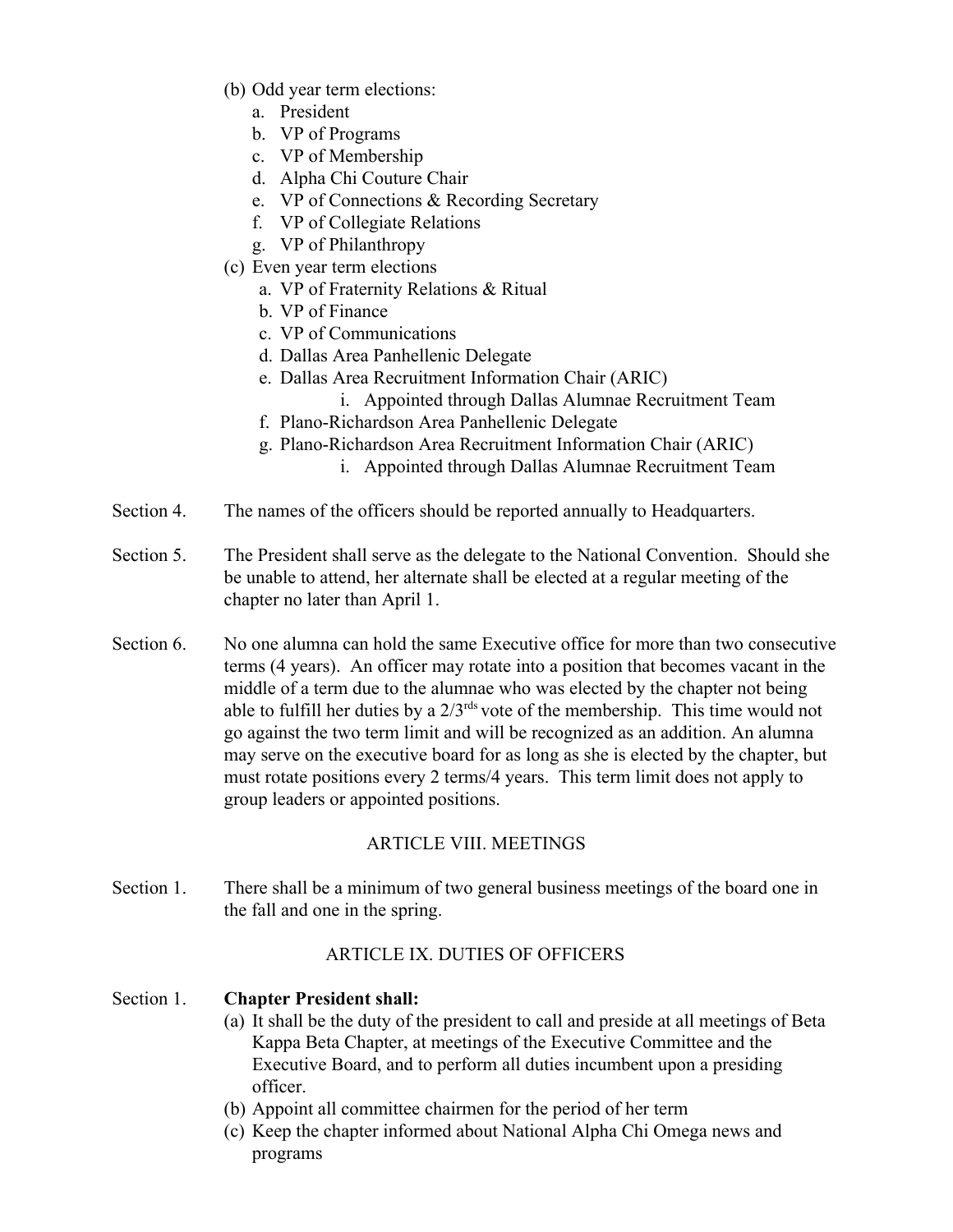- (d) Be responsible for all reports required of the chapter being submitted by the dates specified to headquarters
- (e) Have no vote except in the case of a tie
- (f) Be an ex-officio member of all committees with the exception of the nominating committee
- (g) Receive all mailings from Headquarters and report information to the chapter
- (h) Annually provide a copy of the chapter's bylaws to headquarters
- (i) Serve as the chapter's delegate at the National Convention (or notify the chapter so that an alternate may be elected).
- (j) Create and submit the national awards packet to Headquarters along with the help of other executive officers
- (k) Chair executive board meetings and supervise all officers' progress.
- (l) Perform the duties of any officer that resigns until a new officer is elected or assist those who are not doing their tasks.

## Section 2. **Vice President, Fraternity Relations & Ritual shall:**

- (a) Be first in line to perform the duties of the President in her absence or inability to serve
- (b) Plan and implement an ongoing program for fraternity education and appreciation within the chapter
- (c) Work with VP of Collegiate Relations to plan and oversee a program promoting positive interaction between collegians and alumnae
- (d) Responsible for Hall of Commitment
- (e) Work with VP of Programs to plan Founder's Day, MacDowell Month, and Hera Day events
- (f) Oversee the preservation of the chapter archives
- (g) Promote appreciation for and provide instruction on the proper use of the Ritual of Alpha Chi Omega
- (h) Oversee the application process for the Adele Drew scholarship and educate the Iota Sigma and Chapter at large on the award and process

# Section 3. **Vice President, Programs shall:**

- (a) Be second in line to perform the duties of the President in her absence or inability to serve
- (b) Chair a committee to plan the programs for the year
- (c) Oversee Scarlet Committee, Olive Committee and other special interest group programs
- (d) Responsible for planning one members-only event per quarter.
- (e) Responsible for planning the Round-Up Recruitment event in August and Holiday party in December
- (f) Schedule monthly open happy hours
- (g) Maintain and help promote the chapter calendar
- (h) Organize at least one chapter fundraiser per year

# Section 4. **Vice President, Finance shall:**

- (a) Be responsible for creating and maintaining Beta Kappa Beta's annual budget
- (b) Must communicate and work with chapter officers on their annual budget at the beginning of each term
- (c) Collect annual membership dues and enter all paid members into LyreLinks by October 31st each year. Chapter will be invoiced for the number of active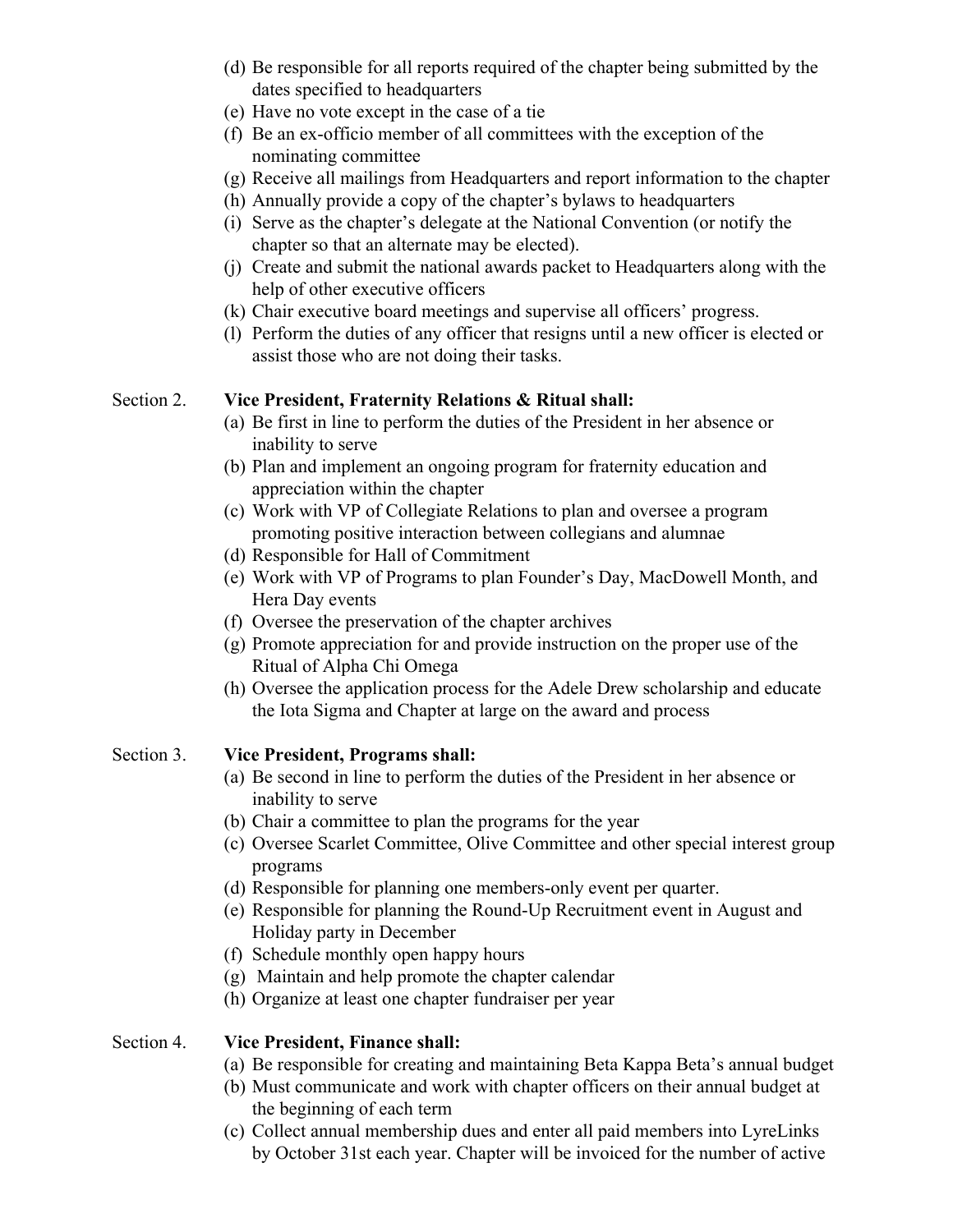members entered into LyreLinks on November 15th of each year. Forward Chapter Administrative per capita fees to Headquarters no later than December 15th of each year.

- (d) Forward Alumnae National Convention fees to Headquarters no later than April 1st of each even-only year to align with National Convention held every other year
- (e) Be responsible for sending the Alpha Chi Omega Form A105 (Annual Financial Report) for the previous fiscal year to Headquarters through LyreLinks by October 31st of each year
- (f) Reconcile Beta Kappa Beta Operations checking account on a monthly basis
- (g) Maintain the chapter's operations checking account and co-sign all checks with the President unless the President authorizes the Treasurer to sign without her
- (h) Maintain the chapter's Adele Drew Scholarship savings account by collecting donations and distributing scholarship funds to two recipients each fiscal year
- (i) Maintain the chapter's PayPal and Venmo accounts and transfer balance to the Beta Kappa Beta Operations checking account on a monthly basis
- (j) Collect dues annually as set forth by the chapter and forward dues to the Dallas Area Alumnae Panhellenic Association by the specified date
- (k) File Form 990-N with the IRS annually by December 15th, upload a copy to Alpha Chi Omega National Headquarters through LyreLinks and comply with all IRS filing requirements by maintaining all information pertaining to the alumnae chapter EIN number
- (l) Retain all records for seven years and submit the records for audit as may be required
- (m)Maintain records to substantiate any relevant state tax-exempt status
- (n) Provide the chapter with regular updates on financial status of chapter at all business meetings

#### Section 5. **Vice President, Membership & Recruitment shall:**

- (a) Be responsible for recruiting new members and returning members
- (b) Be responsible for keeping the organization's membership roster up to date
- (c) Update membership roster in Lyre Links
- (d) Serve as chair of the Beta Kappa Beta Membership Team. Hold team meetings as needed. Membership Team includes, but is not limited to:
	- a. Chair VP of Membership
	- b. Chair Membership Elect
		- i. Membership Elect shall be appointed by VP of Membership.
- (e) Be responsible for keeping Beta Kappa Beta chapter members contact information current and up to date
- (f) Help plan the annual Round Up recruitment event
- (g) Be responsible for welcoming new members via in person, email or mail.

#### Section 6. **Alpha Chi Couture Chair shall:**

- (a) Serve as liaison between Alpha Chi Couture benefiting Genesis Women's Shelter, One Love Foundation, and the Alpha Chi Omega Foundation – and BKB
- (b) Provide goals for Couture on an annual basis
- (c) Be responsible for coordinating the fundraising projects for Couture
- (d) Appoint all chairmen for Couture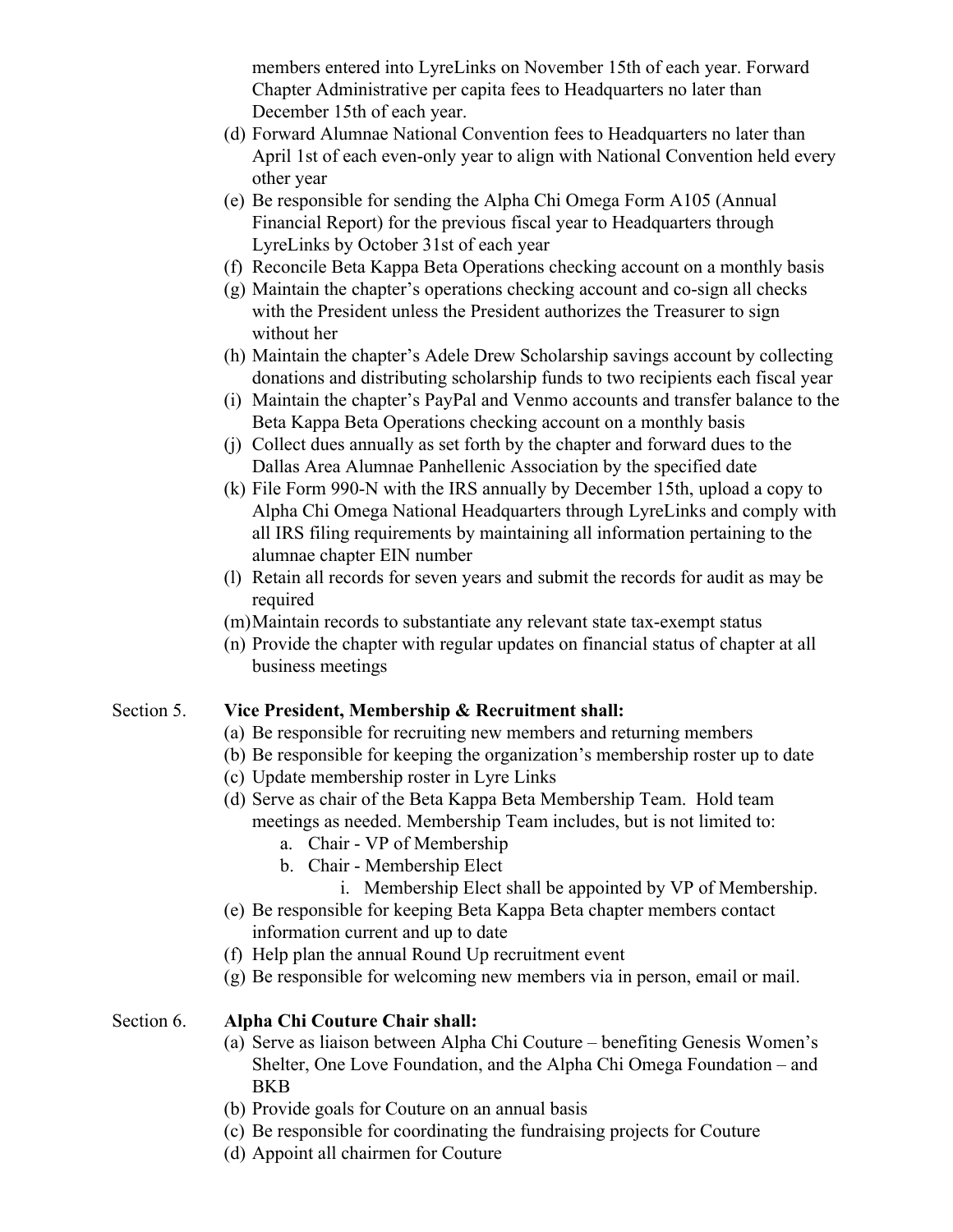## Section 7. **Vice President, Communications & Public Relations shall:**

- (a) Be responsible for website content and updates
- (b) Organize and distribute chapter monthly newsletter by the second Monday of every month
- (c) Serve as administrator for Beta Kappa Beta Facebook and Instagram
- (d) Organize Lyre submissions of Beta Kappa Beta events
- (e) Seek out press opportunities and administer press releases in regards to Beta Kappa Beta events
- (f) Assist in creating the chapter's national awards packet

#### Section 8. **Vice President, Connections & Recording Secretary shall:**

- (a) Keep a record of all meetings of the organization
- (b) Send copies of the minutes to the President and Vice President of Finance
- (c) Assist the VP of Membership in keeping Beta Kappa Beta chapter member information current and up to date
- (d) Organize and oversee the ongoing Carnation Connection Dash
- (e) Send communications to sisters on behalf of the chapter
- (f) Assist VP of Philanthropy in working with Genesis and organizing the chapter fundraisers

#### Section 9. **Vice President, Collegiate Relations shall:**

- (a) Serve as liaison between Beta Kappa Beta and the Iota Sigma chapter, concentrating on communication and support
- (b) Communicate monthly with Iota Sigma chapter to discuss upcoming opportunities and report to the Beta Kappa Beta board
- (c) Request from Iota Sigma the Chapter Calendar and relay relevant events to alumnae chapter VP of Communications
- (d) Meet in person, quarterly, with the Iota Sigma collegiate representative
- (e) Coordinate with the Iota Sigma VP of Recruitment to organize volunteers for January recruitment in December or earlier
- (f) Keep close relations with local collegiate chapters

## Section 10. **Dallas Area Panhellenic Delegate shall:**

- (a) Attend monthly meeting of the Dallas Panhellenic group (approximately 7 per year).
- (b) Attend the monthly Beta Kappa Beta board meetings to update the executive board on the events of Dallas Panhellenic in order for the board to provide support.

## Section 11. **Dallas Area Alumnae Recruitment Information Chair (ARIC) shall:**

- (a) Appointed by the Dallas Area Alumnae Recruitment Team with approval from the Beta Kappa Beta Executive board
- (b) Attend all scheduled DART meetings and DAP open meetings
- (c) Recruitment Resource for recommendation writing and general recruitment questions for all schools in Dallas Proper
- (d) Track and report Recruitment results for Dallas PNMs
- (e) Serve as liaison to the AXO Dallas Mother's Club

## Section 12. **Plano-Richardson Area Panhellenic Delegate shall:**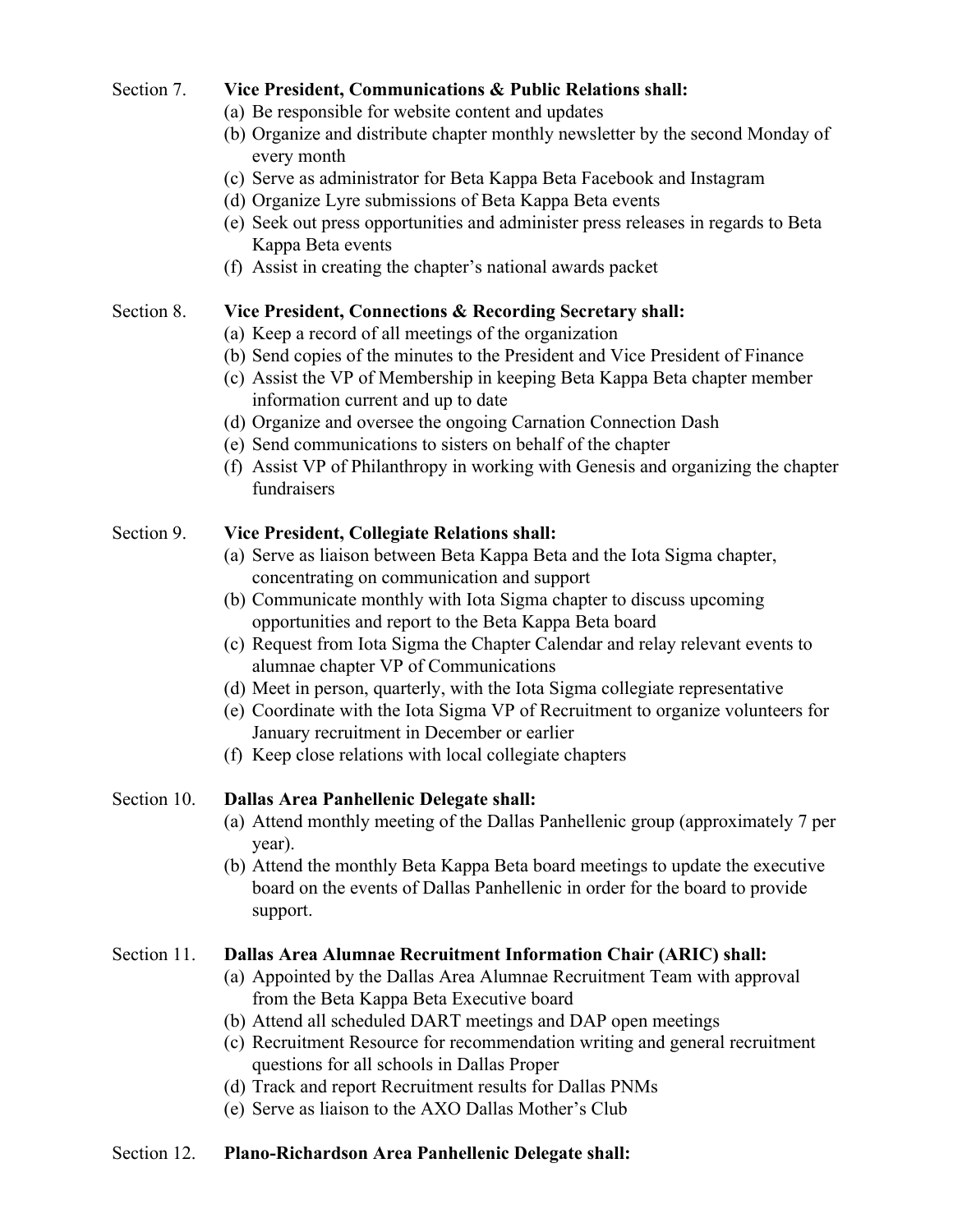- (a) Attend monthly meeting of the Plano-Richardson Panhellenic group (approximately 7 per year).
- (b) Attend the monthly Beta Kappa Beta board meetings to update the executive board on the events of Plano/Richards Panhellenic in order for the board to provide support.

## Section 13. **Plano-Richardson Area Alumnae Recruitment Information Chair (ARIC) shall:**

- (a) Appointed by the Dallas Area Alumnae Recruitment Team with approval from the Beta Kappa Beta Executive board
- (b) Attend all scheduled DART and PRAP meetings
- (c) Recruitment Resource for recommendation writing and general recruitment questions for all schools in Plano and Richardson
- (d) Oversee a team of High School Chairs and area Recommendation Writers
- (e) Facilitate recommendation writing or direct PNMs to alumnae in their area
- (f) Organize all recs for Plano/Richardson
	- a. Mail rec packets to collegiate recruitment chairman
- (g) Track and report Recruitment results for Plano/Richardson PNMs

# Section 14. **Vice President, Philanthropy shall:**

- (a) Research, schedule and plan all chapter philanthropy events not having to do with Alpha Chi Couture
- (b) Be the contact for Beta Kappa Beta and the Genesis Women's Shelter

# ARTICLE X. NATIONAL CONVENTION

- Section 1. The delegate to the National Convention shall be the President. Her alternate shall be a current member of the Executive Committee and shall be determined according to officer rank.
- Section 2. Convention attendance shall be contingent upon sufficient financial funding

# ARTICLE XI. EXECUTIVE COMMITTEE

- Section 1. An Executive Committee composed of the President, Vice Presidents, Secretaries and other officers as deemed necessary shall be set up to expedite chapter business
- Section 2. The members of this committee shall be obligated to attend the meetings of the Executive Committee.
- Section 3. The Executive Committee shall consider carefully all matters pertaining to the chapter and take action on the same. This committee shall have the power to act in-between meetings of the Executive Board, to make recommendations to the Executive Board, and to carry special responsibilities assigned to it. Authority remains with the Executive Board. Any interim action must be ratified by the Executive Board at its next meeting. The President chairs this committee.
- Section 4. The Executive Committee shall approve the budget and all expenditures of the chapter.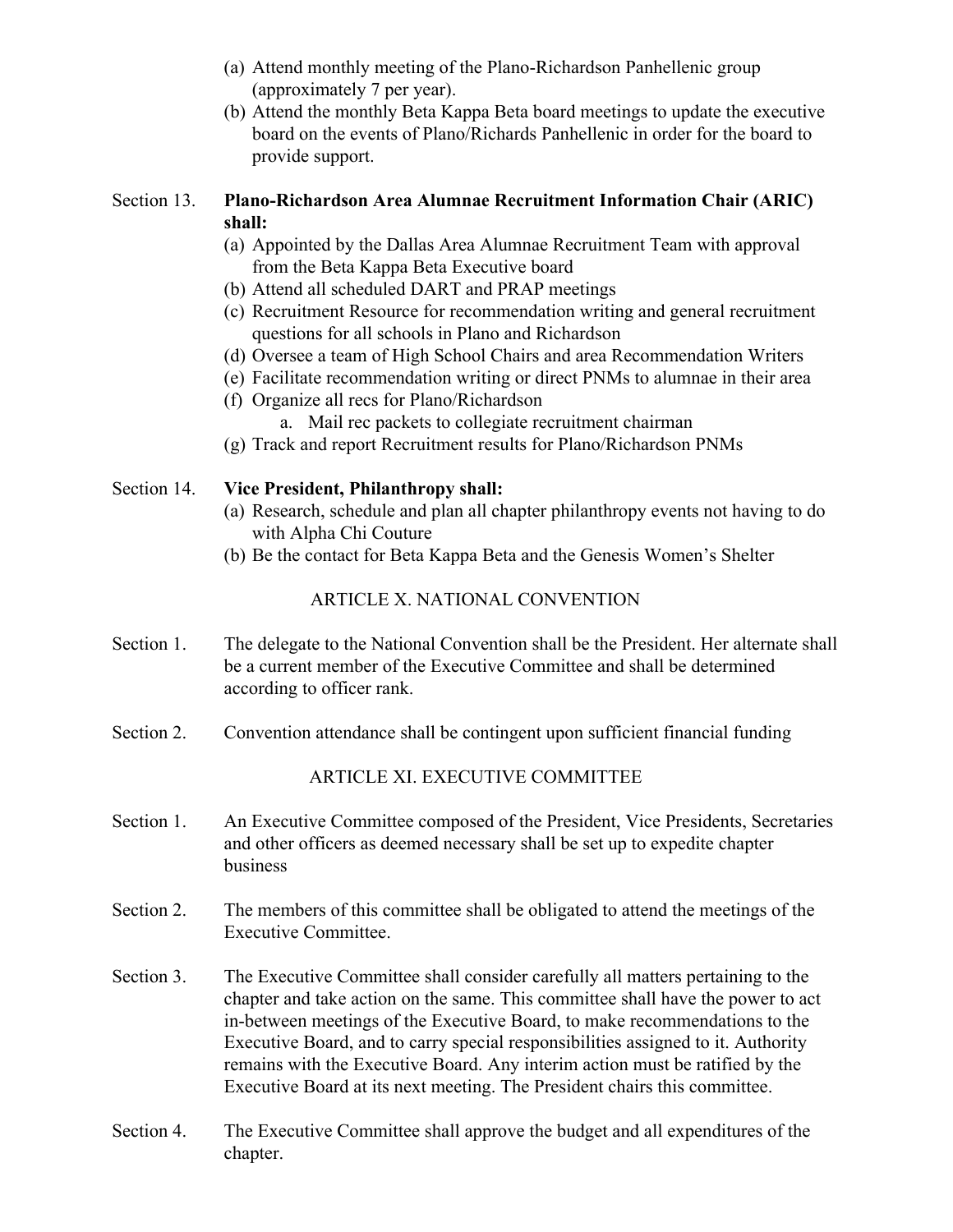- Section 5. The Executive Committee shall meet a minimum of two times a year; additional meetings are to be called by the President
- Section 6. A quorum shall consist of two-thirds of the members of the Executive Committee
- Section 7. Vacancies on the Executive Committee shall be filled by the Executive Board for the unexpired term, with the exception of the President

#### ARTICLE XII. EXECUTIVE BOARD

- Section 1. Upon recommendation by the Executive Committee, The Executive Board shall approve the budget and all expenditures of the chapter
- Section 2. The Executive Board shall consider carefully all matters pertaining to the chapter and take action on same
- Section 3. The Executive Board shall meet a minimum of two times a year, with additional meetings to be called by the President
- Section 4. A quorum shall consist of two-thirds of the members of the Executive Board
- Section 5. Vacancies on the Executive Committee shall be filled by the Executive Board for the unexpired term, with the exception of the President
- Section 6. The Executive Board shall vote yearly on a Texas Chapter-at-Large to support for that year's term.

## ARTICLE XIII. STANDING COMMITTEES

#### Section 1. The Standing Committees shall be:

- (a) Adele Drew Scholarship
- (b) Young Alumnae Scarlet Committee
- (c) Older Alumnae Olive Committee
- (d) Any other committees as may be created by the Executive Board, from time to time
- Section 2. The Adele Drew Scholarship committee consists of the VP of Fraternity Relations, the President and the VP of Finance. Each member must be a paying chapter member in good standing.
- Section 3. The Scarlet and Olive committee shall consist of the VP of Programs, chairman of theScarlet Committee appointed by the VP of Programs and the chairman of the Olive Committee appointed by the VP of Programs, and up to five members. Each member of the committee must be a paying chapter member in good standing.

## ARTICLE XIV. AMENDMENTS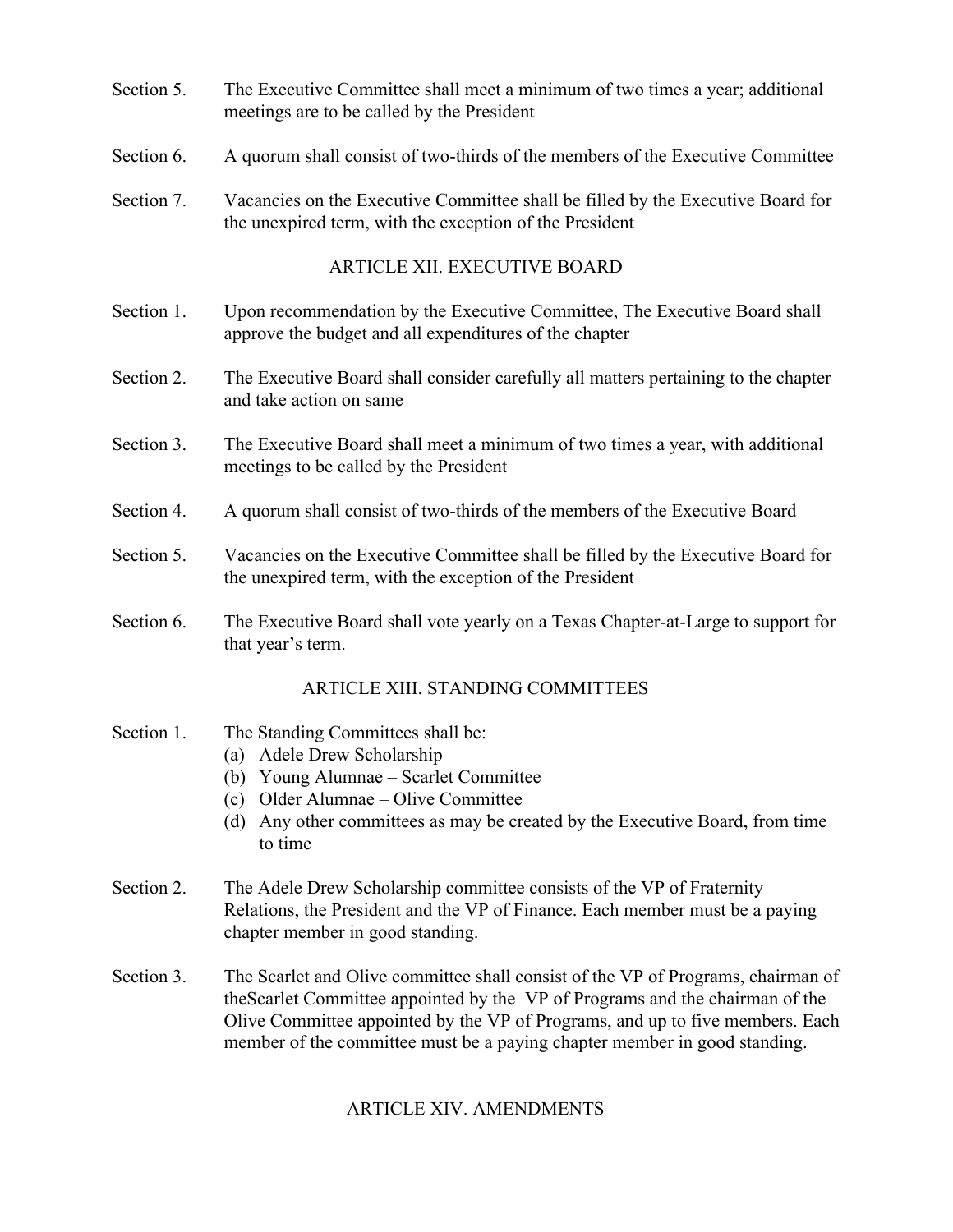Section 1. These bylaws may be amended or revised by a two-thirds vote of the Executive Board at a business meeting. Advance notice of any proposed amendments or revisions shall be given to the Executive Committee.

#### ARTICLE XV. PROCEDURES

Section 1. All questions of order not provided for in these bylaws or in the prescribed forms of the Constitution or Policies and Procedures Manual of Alpha Chi Omega shall be decided according to Robert's Rules of Order Newly Revised.

#### ARTICLE XVI. ADELE DREW SCHOLARSHIP

- Section 1. Beta Kappa Beta created the Adele Drew Scholarship as a way to recognize Adele Fieve Drew, an initiate of the Alpha Lambda chapter and the National President of Alpha Chi Omega from August 1970 until August 1976.
- Section 2. Beta Kappa Beta shall grant two (2) annual scholarships of \$250 in the Fall Semester of each year. One scholarship will be given to the Iota Sigma Chapter at Southern Methodist University and the other will be given to the Beta Kappa Beta Chapter-at-Large that was selected for that term.
- Section 3. The scholarship recipient may use the money however she decides.
- Section 4. Scholarship applicants must complete the Adele Drew Scholarship application. It is a one-page application in which the applicant is asked to illustrate what it means to be an Alpha Chi Omega sister.
- Section 5. Scholarship applicants are selected by the Adele Drew Committee, made up of the VP of Fraternity Relations – chair of this Committee, President, and VP of Finance. Each member must read the application and vote using the following voting scoring criteria: Academic Achievement, Chapter Involvement, Community/Campus Involvement, Financial Need and Future Promise.
	- Apply a score from 1 to 10 for each of the five categories—1 being "Excellent" and 10 being "Poor". Use round numbers only (no decimal points or fractions, please).
	- Please use the *entire point spread—*not just the top and bottom.
	- VP Fraternity Relations will combine all scores

## **Scoring—Use 1 To 10 in Each Cateria**

- 1. Academic Achievement.
	- 4.0+ 1
	- 3.9 3.99 2
	- 3.8 3.89 3
	- 3.6 3.79 4
	- 3.4 3.59 5
	- 3.2 3.39 6
	- 3.0 3.19 7
	- $2.5 2.99$  8